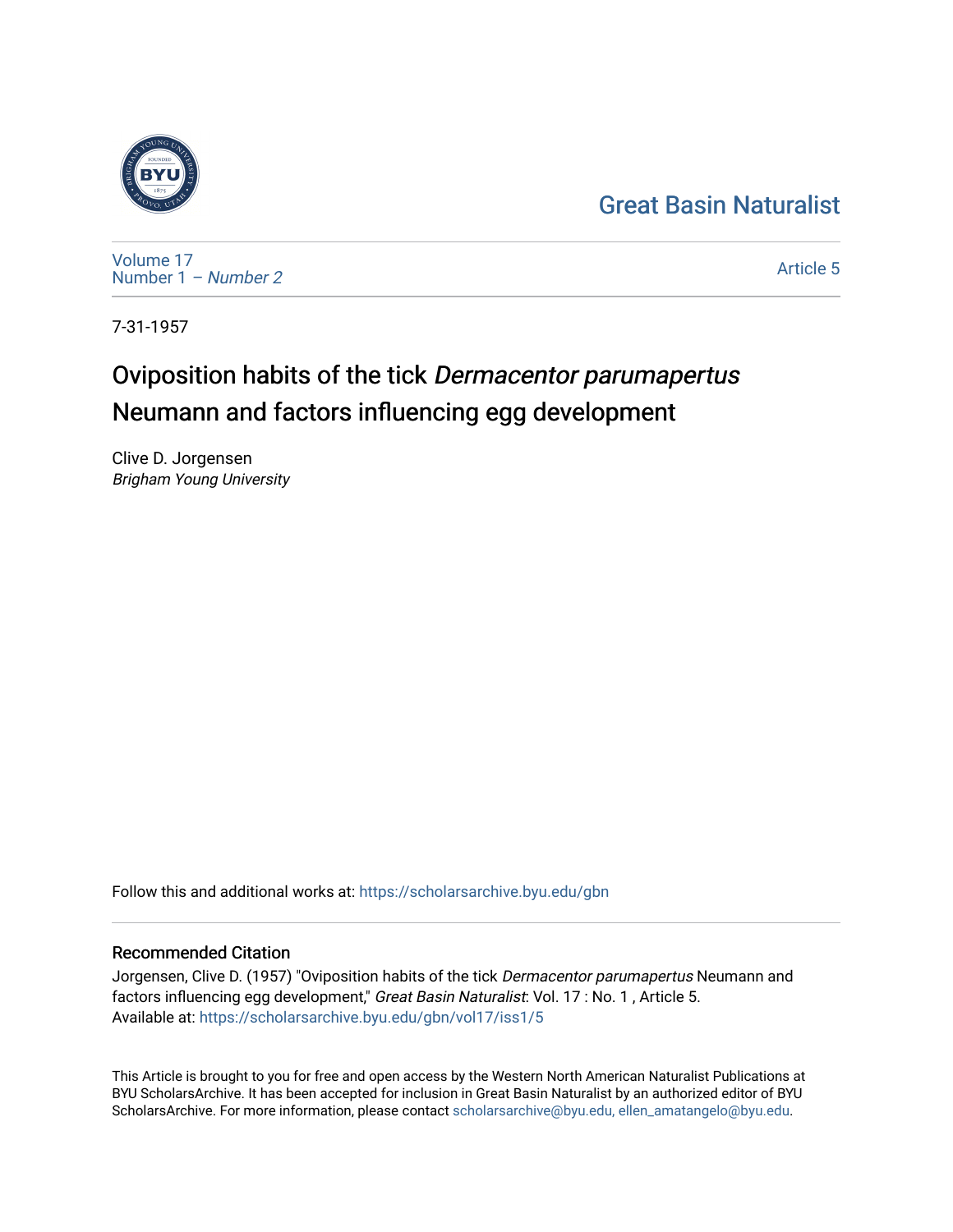### OVIPOSITION HABITS OF THE TICK DERMACENTOR PARUMAPERTUS NEUMANN AND FACTORS INFLUENCING EGG DEVELOPMENT<sup>1</sup>

#### Clive D. Jorgensen

Of the ticks known to inhabit the desert connnunities of the Great Basin in western United States, Dermacentor parumapertus Neumann is the most abundant and has the widest geographical distribution (Beck, 1955). Because of its large numbers and wide host and geographical distribution, it is an important tick economically and medically. Diseases known to be harbored by this species in nature are Colorado tick fever and a spotted fever-like rickettsia (Philip and Hughes. 1953; Kohls, 1955), and tularemia (Woodbury and Parker, 1954).

Experimentally D. parumapertus has transmitted Rocky Mountain spotted fever (Maver, 1911; Parker *et al.*, 1933), and tularemia (Parker, et al., 1937; Allred et al., 1956). Because of its vector po-tentialities, control methods may have to be developed. An understanding of the life history is necessary to develop controlling methods of the tick as well as the diseases harbored and transmitted by it.

Stanford (1934), Cooley (1938), Edmunds (1951), Beck *et al*. (1953), Coffey (1954), Beck (1955), Fremling and Gastfriend (1955), and Gastfriend (1955) have done much to clarify the host relationships, geographical distribution, and bionomics of certain stages in its life cycle, but previous work on the egg stage has been reported in two papers by Hooker *et al.* (1912), and Allred and Roscoe (1956).

The purpose of this study is to furnish more information on the oviposition habits of *D. parumapertus*. The inter-relationships of relative humidity, temperature, percentage of engorgement, pre-oviposition period,<sup>2</sup> oviposition period,<sup>3</sup> post-oviposition period.<sup>4</sup> oviposition rate, incubation period, host relationships, time of year, and possibly other factors are important concerning the life history of this tick. With the information obtained from this sudy, a better understanding of these phenomena and their influnece on egg de velopment can be had.

<sup>I</sup> would like to express mv appreciation to Ecological Research, University of Utah, Dugway, Utah and Brigham Young University, Provo, Utah for their support during the course of this investigation.

Methods and Materials

Two hundred and fifty black-tailed jack rabbits, Lepus cali-

<sup>&</sup>lt;sup>1</sup>A thesis submitted to the Department of Zoology and Entomology, Brigham Young University, in partial fulfillment of the requirements for the degree of Master of Science. This study was supported in part by U.S. Army Che

<sup>&</sup>lt;sup>2</sup>That time lapse between detachment and commencement of oviposition.

<sup>&#</sup>x27;The time during oviposition.<br>'That time lapse between the cessation of oviposition and death.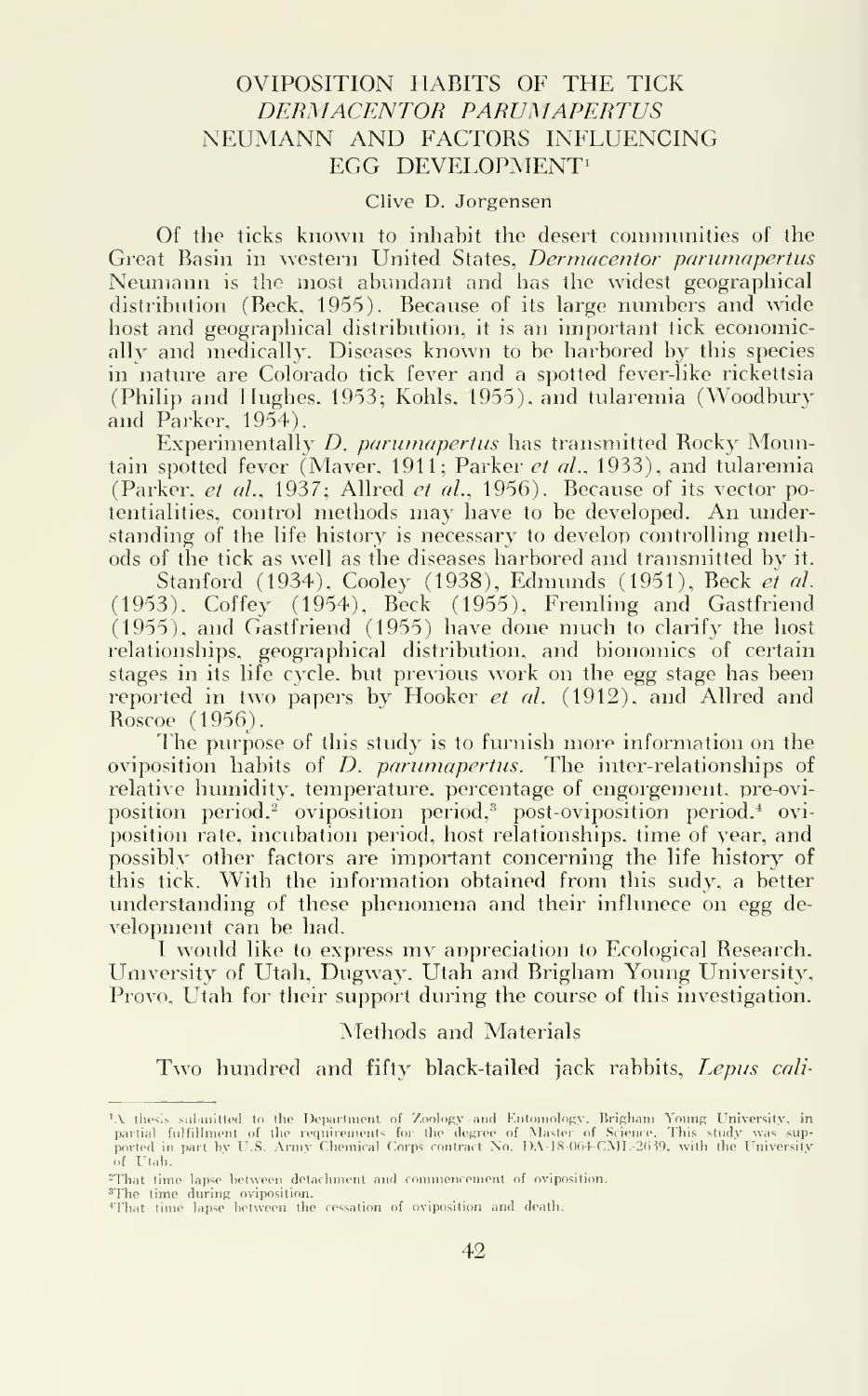fornicus deserticola Mearns, collected in Skull Valley, Tooele County, Utah on August 2, 1955 were left at room temperature overnight to allow the engorging ticks to detach. Although most of the ticks did detach, some were removed with eye-muscle forceps. Of the engorged females which detached, a sample of 286 ranging from slight to apparently complete engorgement was selected for this study. Approximately the same number of ticks that were forcibly removed was used for comparative purposes.

Each tick was placed in a two-dram shell vial which was then plugged with gauze-covered cotton and stored in one of five different relative humidity conditions:  $(1)$  100% R.H.,  $(2)$  93% R.H.,  $(3)$ 81% R.H., (4) embedded two inches in moistened vermiculite (a commercial insulation material), (5) embedded two inches in moistened sand. All ticks were kept at room temperature which varied from 78° to 86°F. with an average daily mean of 81°F.

The method used for determining the percentage of engorgement was the same as that used by Allred and Roscoe (op. cit.). The largest tick collected, weighing 726 7 mgs., was assumed to be 100% engorged and was used as the standard by which the degree of en gorgement of other ticks was determined.

The method used by Allred and Roscoe (op. cit.) for the calculation of egg numbers was used in this study. Eight groups of 100 eggs each were weighed and the average weight of an individual egg was determined. This method facilitated the calculation of egg numbers in mass and eliminated the tedious task of counting in dividual eggs.

To facilitate the handling of eggs, the ticks were divided into weight categories of multiples of 50 mgs. Daily records were kept of the eggs deposited by each tick within each category. The eggs laid each day by all ticks within each category were placed in a separate vial, <sup>a</sup> new set of vials (one for each category) being used each day. All eggs were kept at a relative humidity of  $93\%$  and room temperature.

In order to understand more fully the weight relationships of the engorged ticks and their eggs, each tick was weighed after oviposition was completed and the total weight of the eggs deposited calculated. From these weights and the original weight of the en gorged female before oviposition, the loss of weight due to catabolism was determined. This provided a means of determining the efficiency of egg production by each tick.

There natural desert habitats were simulated, i.e.  $(1)$  moist sand without vegetative cover,  $(2)$  dry sand without vegetative cover, and (3) dry sand covered with debris shed by a greasewood plant.  $S^{\eta}$ cobatus vermiculatus. All areas were contiguous, and provided with rocks, trunks of bushes, and artificial burrows. Engorged ticks were placed on dry sand and permitted to choose their direction of travel. Data obtained from other studies made by observation of ticks in similar habitats in the field were compared with the laboratory observations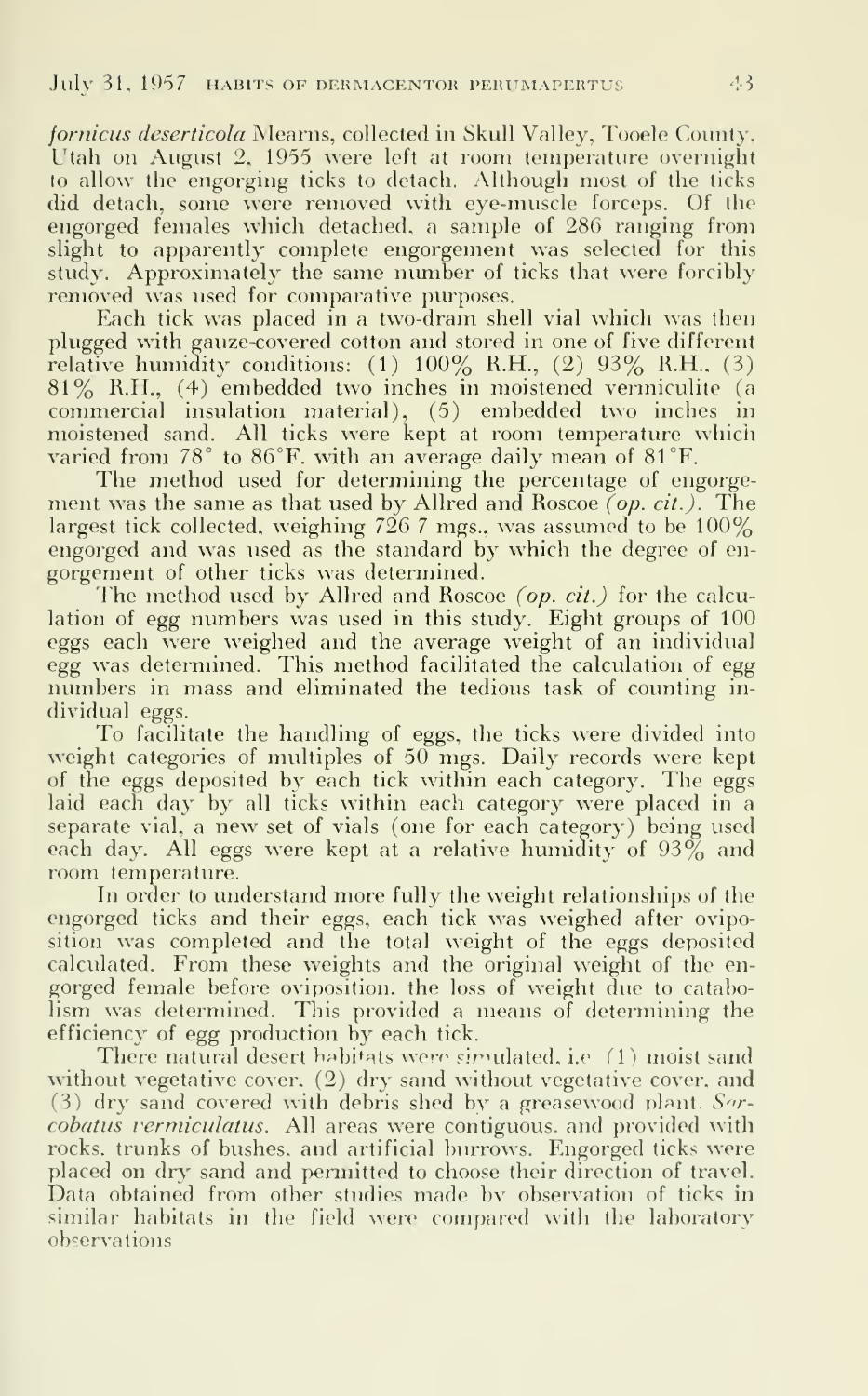#### Results

The ticks kept at <sup>a</sup> relative humidity of 93% required the shortest average pre-oviposition period of 7.8 days. Ticks kept in sand in the laboratory required the longest period of 10.3 days, whereas ticks oviposited in the field within seven days. The average for all ticks which oviposited in the laboratory was 9.3 days (Table 1). No differences were detected between the ticks which were

#### TABLE 1

### Pre-and post-oviposition periods (in days) of Dermacentor parumapertus

| Holding      | Minimum |          | Maximum |       | Average |         |
|--------------|---------|----------|---------|-------|---------|---------|
| Condition    | Pre-    | Post-    | Pre-    | Post- | Pre-    | $Post-$ |
| $100\%$ R.H. |         | $\leq 1$ | 25      | 14    | 8.9     | 5.4     |
| $93\%$ R.H.  | 6       |          | 18      | 19    | 7.8     | 5.5     |
| $81\%$ R.H.  |         | $\leq 1$ | 21      | 16    | 9.5     | 6.0     |
| Vermiculite  |         |          | 22      | 16    | 9.6     | 4.6     |
| Sand         |         |          | 25      | 17    | 10.3    | 7.0     |
| Average      |         |          |         |       | 9.3     | 5.7     |

pulled off and those that detached themselves. There was no correlation between the length of the pre-oviposition period and the percentage of engorgement.

Sixty-six per cent (188) of the ticks deposited eggs while 34% (98) did not. Thirty-one per cent (30) of the non-ovipositing ticks weighed less than 33.4 mgs., 69% weighed more. Although one tick oviposited when only  $4.5\%$  engorged, most were at least 11% to 15% engorged before ovipositing.

The largest tick collected weighed 726.7 mgs. and deposited 6,242 eggs in the laboratory. However, the largest number of eggs  $(6,563)$  was deposited by a tick weighing 703.3 mgs.  $(96.7\%$  engorged). The minimum number of nine eggs was deposited by a tick which weighed  $36.3$  mgs.  $(4.9\%$  engorged).

The oviposition period ranged from 3 to 25 days with an average of 15. Fifty-five per cent of the ticks required less than 12 days, while 25% required more than 18 days. There was a very rapid increase in the oviposition period in the ticks from  $4.5\%$  to  $25\%$  engorgement. As the percentage of engorgement increased beyond  $25\%$ , a steady but much less rapid increase in the oviposition period was evident. The relative humidity and temperature conditions under which the ovipositing females were held had no apparent influence on the oviposition period.

Ticks required from 3 to 24 days to complete oviposition, and during the first one-third of the oviposition period,  $35\%$  to  $60\%$  of the eggs were deposited. During the second one-third of the oviposition period, an average of  $30\%$  was laid. An average of  $55\%$ of the eggs was deposited by the end of the first one-third of the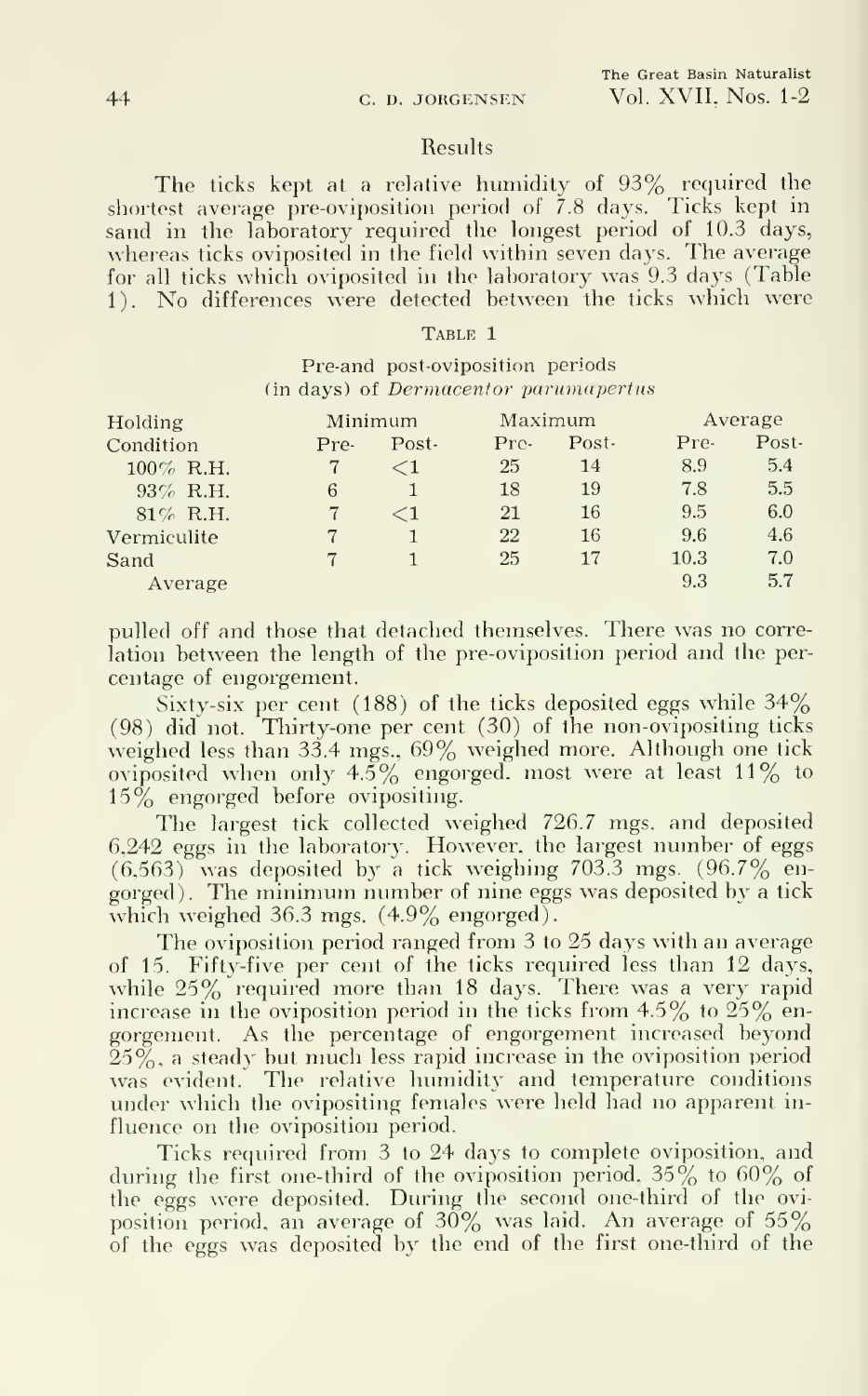oviposition period, and an average of 81% by the end of the second one-third.

Ticks from 4.5% engorgement had no peak in their oviposition period. Those of  $8.0\%$  to  $14\%$  engorgement had a peak on the second day. Those ticks from  $15\%$  to  $42\%$  engorgement had a peak on the third day, those of  $43\%$  to  $94\%$  on the fourth day, and those of  $95\%$  to  $100\%$  on the fifth day. In cases where a peak was evident, it was reached within the first 20% of the oviposition period, after which there was a gradual decrease to completion.

With the exception of 5 ticks which were  $25\%$  engorged, the number of eggs deposited was directly proportional to the percentage of engorgement.

Ticks less than 7.0% engorged deposited an average of 0.97 eggs per milligram of total body weight. Those from 7.0% to 34% engorgement averaged 0.19 eggs per milligram of body weight, and those from 34% to 100% averaged 0.12 eggs. The lowest average recorded for any one category was 0.11 eggs per milligram of body weight.

As the percentage of engorgement increased, the percentage of the total weight loss due to egg deposition increased until  $90\%$  engorgement was reached, at which time a tendency to level off was noted The percentage of weight loss due to catabolism decreased steadily as the percentage of engorgement increased.

The shortest average post-oviposition period of 4.6 days was demonstrated by ticks in vermiculite. whereas the longest average period of seven days was demonstrated by ticks in sand. An average of 5.7 days was maintained by all of the ticks that oviposited (Table 1). There was no correlation between the post-oviposition period and the percentage of engorgement.

There was no apparent correlation between the percentage of engorgement and the number of days between detachment from the host and death.

Thirteen of the 16 ticks introduced into the simulated natural habitat enclosure burrowed one-half to one inch below the surface of the plant debris to deposit their eggs. Two were accidentally trapped in a hole of the moist sand and one was unaccounted for. All ticks observed in nature crawled into debris where they were later relocated with their respective egg masses.

The egg size ranged from  $0.46$  mm. to  $0.52$  mm. in length with an average of 0.47 mm. The transverse diameter ranged from 0.38 mm. to 0.41 mm. and averaged 0.39 mm. No deviations beyond these limitations were observed. Individual eggs averaged 0.08 mg. in weight.

The incubation period ranged from 19 to 35 days, and varied within and between the various humidity conditions. The percentage of engorgement did not influence this period. The time within the oviposition period that the eggs were deposited had no apparent in fluence on the incubation period.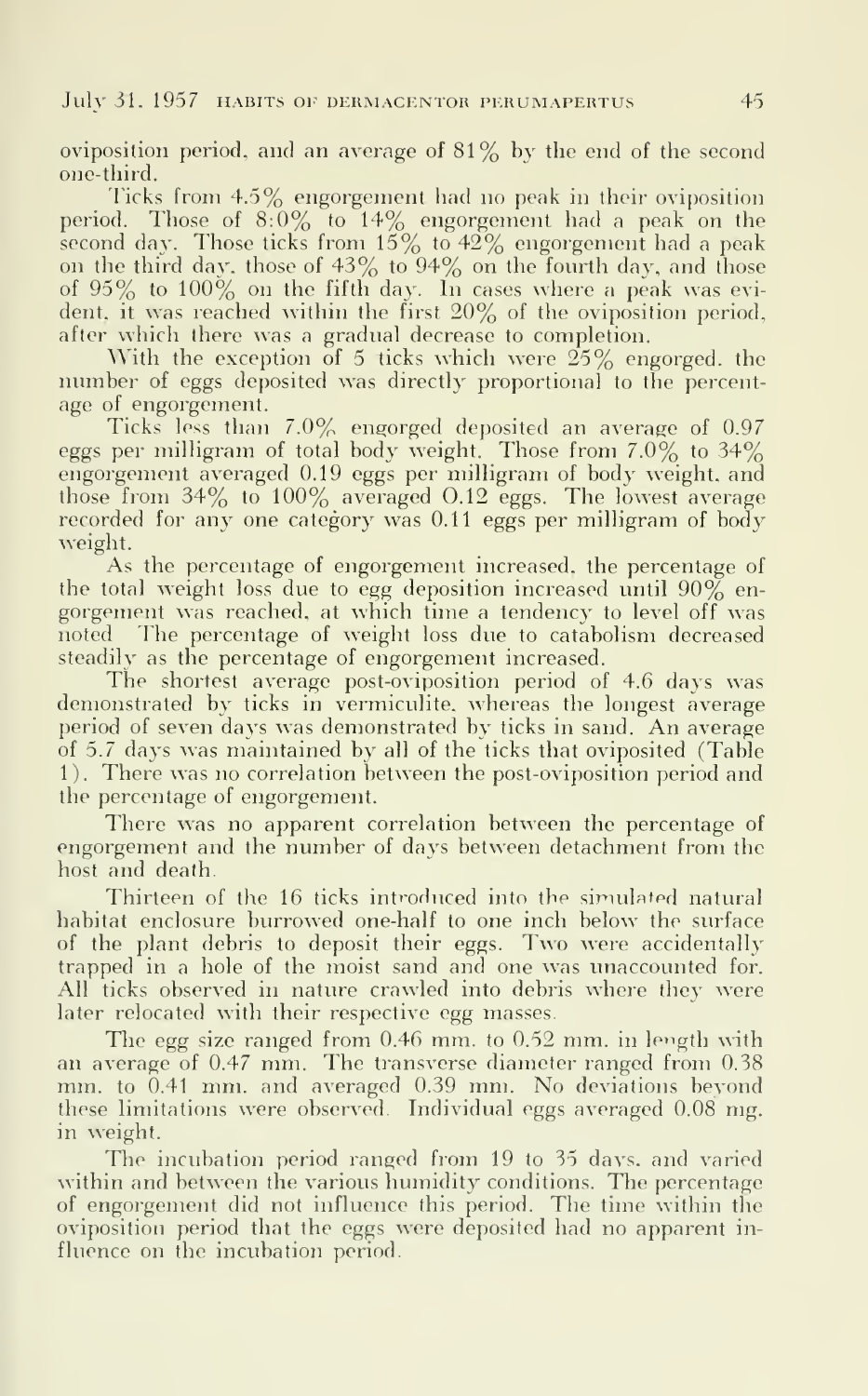### Discussion and Conclusions

Pre-oviposition Period.— The shortest average pre-oviposition period of 7.8 days was maintained by ticks held at a relative humidity of  $93\%$ ; the next shortest period of 8.9 days was in  $100\%$  R.H. Ticks held at 81% R.H. and in vermiculate averaged 9.5 and 9.6 days, respectively. From ticks collected in July and August, Hooker et al. (*op. cit.*) recorded a minimum pre-oviposition period of five and a maximum of six days, but the relative humidity was not reported. This differs from the average of 10 days in 81%  $K.H.$  and seven days in 95% R.H. at room temperature as recorded by Allred and Roscoe, (op. cit.) who collected their specimens during July. In this study no ticks began oviposition as soon as the five days indicated by Hooker *et al.* Allred and Roscoe observed a decrease in the pre-oviposition period when the relative humidity was increased from 81% to 95%. The ticks in this study followed the same general trend, but an average as low as seven days was never attained.

Even though relative humidity affected the pre-oviposition period, the latter is probably influenced by the temperature as well. Hooker *et al.* recorded the shortest time of five days at 85° F. Although not indicated, the ticks studied by allred and Roscoe were probably kept at an average mean temperature of less than  $85\%$  F, as were those of this study. This being the case, temperature can easily be correlated with the length of the pre-oviposition period. Smith (1946) proposed that an increase in the average daily temperature tends to reduce the pre-oviposition period in *Dermacentor* variabilis, but relative humidity has no effect on it. Hixon (1932) pointed out that temperature was a limiting factor in determining the length of the pre-oviposition period of *Ixodes sculptus*. He maintained that the ticks kept at temperatures of 37° and minus 3°C would not deposit eggs until the temperaure was changed to 24.5 °C. Arthur (1945) indicated that the pre-oviposition period in Ixodes ricinus varies with the season, which implies a temperature influence. The effects of temperature on *D.parumapertus* are probably very similar to its influence on these other species.

Vermiculite more closely approaches the natural condition for oviposition than any of the other relative humidity conditions in the laboratory. Consequently ticks in nature may be expected to have an average pre-oviposition period of about 9.6 days though they were observed to begin as soon as seven days.

The effects of temperature and relative humidity do not ac count for the individual variations among single specimens. Ticks apparently have other limiting factors which may be influenced by the habitat, but not controlled by it. The scope of this study did not include an investigation of these factors although the engorgement period (the time required for the tick to engorge after it has attached) might be suggested as a factor for consideration.

Since engorged females were not collected after they detached freely in nature, it is not known what percentage of engorgement a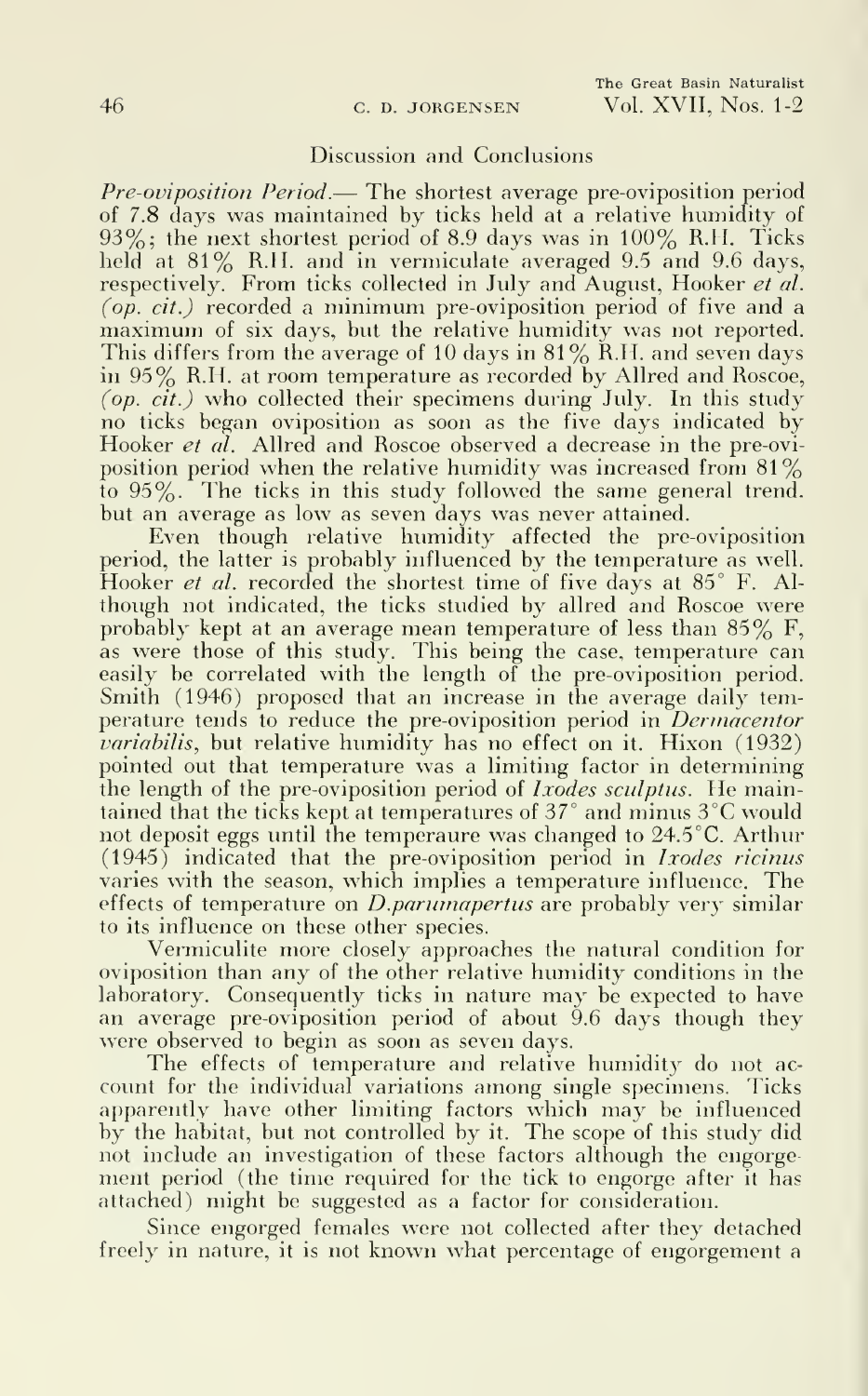tick will attain before detaching. Any one of several factors such as the role of the host's blood in simulating detachment, the condition of the host with respect to disease, rapidity of engorgement, food habits of the host, and the de-ticking activities of the host might limit the engorgement period which in turn may influence the pre oviposition period.

Percentage of Engorgement and Kgg Deposition. — The percentage of engorgement is apparently the factor which determines whether or not the tick will oviposit. Allred and Roscoe (op. cit.) stated that 45 of the 54 ticks that did not deposit eggs weighed less than 60 mgs. In the present study, 30 of 98 non-ovipositing ticks weighed less than 33.4 mgs. (4.5% engorged), which was the lowest limit at which ticks oviposited. Most ticks required at least 11% to 15% engorgement before they began ovipositing. A minimum of nine eggs was deposited by a tick 4.9% (36.3 mgs.) engorged. Allred and Roscoe recorded <sup>a</sup> minimum of 30. eggs, and reported the smallest tick to lay eggs as being 7.0% engorged. Under natural conditions, ticks probably would not detach voluntarily when only 4.5% engorged, and would therefore be more fully engorged and deposit more eggs. Egg Numbers. — Allred and Roscoe (op. cit.) noted that the largest number of eggs. 6,587, was deposited by a tick weighing slightly less than 515 mgs. They did not indicate the number of eggs pro duced by their larest tick, which weighed 515 mgs. Hooker et al. (op. cit.) recorded <sup>a</sup> maximum of 4,660 eggs, but did not indicate the size of the tick ovipositing this number. In the present study, the largest number of eggs, 5,563, was deposited by a tick weighing 703.3 mgs. There is little doubt that fully engorged ticks may deposit more than 6,587 eggs, but the trend was for the maximum number of eggs to remain somewhat constant after this approximate number was reached. Engorged females may reach <sup>a</sup> point of diminishing returns, at which time a threshold of egg production is reached.

Oviposition Period. — The length of the oviposition period is dependent upon the percentage of the engorgement. Ticks from 4.5 $\%$   $$ to 25% engorged were extremely variable, ranging from <sup>3</sup> to 16 days, respectively. From 25% to 100%. the rise was much less variable, ranging from 17 to 24 days, respectively. The over-all average of 15 days is very close to the 15.9 days reported by Hooker et al. fop. cit. ).

Oviposition Rate.  $-$  By dividing the ovinosition period into three equal periods of time, differences in the denosition rate of the ticks were noted. The smaller ticks deposited as few as  $35\%$  of their eggs during the first one-third of their oviposition period, whereas the larger ticks deposited as much as  $60\%$ . All ticks deposited 30% of their eggs during the second one-third. Generally, as the nercentage of engorgement increased, there was an increase in the relative percentage of eggs deposited during the first one-third of the ovi position period. Since the percentage during the second one-third re mained constant at 30%, the reciprocal of the first one-third was maintained in the final one-third. Since there was no correlation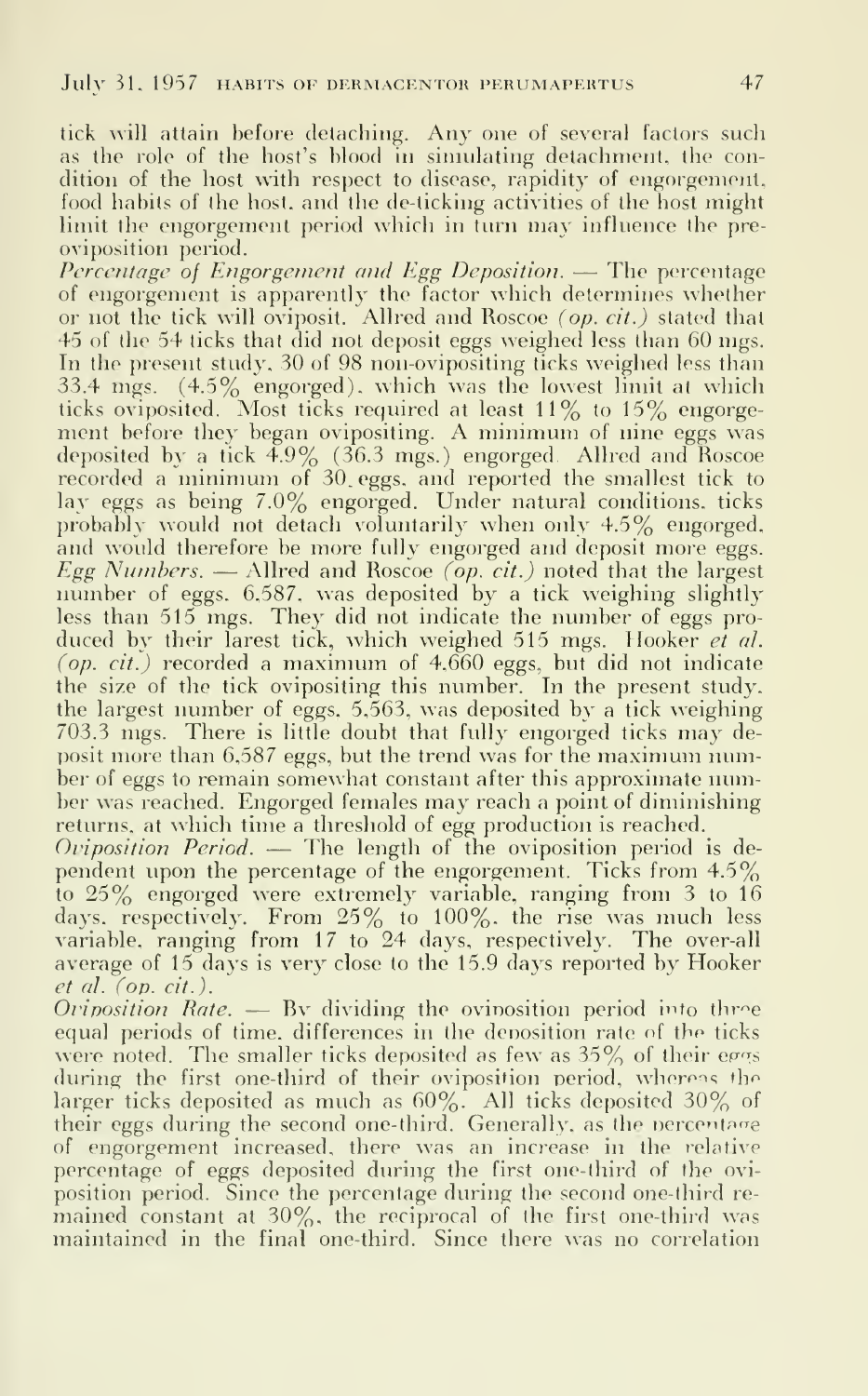between the relative humidity and percentage of engorgement, it is evident that the rate of oviposition increases independently of the relative humidity as the engorgement more closely approaches 100%.

Ticks at least 7.0% engorged maintained a peak in their ovi position period which was reached at about the first 20% of this time. This probably is constant regardless of the relative humidity. The various conditions to which ticks are subjected probably alter the number of days required to reach the peak in oviposition, but not the percentage of the oviposition period at which the peak is reached. When optimum conditions are known, more work can be done to clarify this point.

Oviposition Efficiency. — Ticks less than 7.0% engorged deposited an average of 0.97 eggs per milligram of body weight, while those from  $34\%$  to  $100\%$  average only 0.12 eggs. From these data, it may be stated that with an increase in the percentage of engorgement, there is a decrease in the efficiency of the tick to utilize its blood meal. However, this decreased efficiency is not enough to offset the increase in egg potential as the tick continues to engorge. Percentage of Engorgement and Egg Numbers. — <sup>A</sup> correlation be tween the percentage of engorgement and number of eggs deposited is evident. Allred and Roscoe *(op. cit.)* stated that there is a direct correlation between the degree of engorgement and the number of eggs deposited, suggesting no end to the number of eggs possible if the female could continue to engorge This puts the responsibility of limiting the egg number on the elasticitv of the tick, or its ability to accommodate large amounts of blood. If a tick weighing less than 515 mgs. laid 6,587 eggs, as reported by Allred and Roscoe, a tick weighing 726.7 mgs should deposit more than 9.400 eggs. Because many ticks weighing 150 mgs. more than the highest egg producing tick did not exceed this figure, it appears that there are other limit ing factors. Although many factors may influence this, it may be due to the degree of individual efficency to utilize the blood meal in egg production, as it is governed by enzymatic systems of the individual tick. It has been shown that this degree of efficiency was less among the larger ticks than among the smaller ones. This degree of efficiencv among the larger ticks might be an expression of <sup>a</sup> nredetermined number of eggs in the ovaries. It may be con cluded that even though the percentage of engorgement influences the egg number, individual differences in efficiency are the limiting factors in the more completely engorged ticks.

*Post-Oviposition Period.*  $\rightarrow$  A highly variable post-oviposition period was evident within the various relative humidity conditions. Allred and Roscoe *(op. cit.)* indicated a difference of from 1 to 14 days as compared to less than <sup>1</sup> to 19 days found in this study. Because of the wide variance in each of these conditions, it can be concluded that relative humidity is not the controlling factor.

Even though the degree of engorgement influenced the length of the oviposition period, it apparently was not the factor which determined the length of life from detachment to death. This was a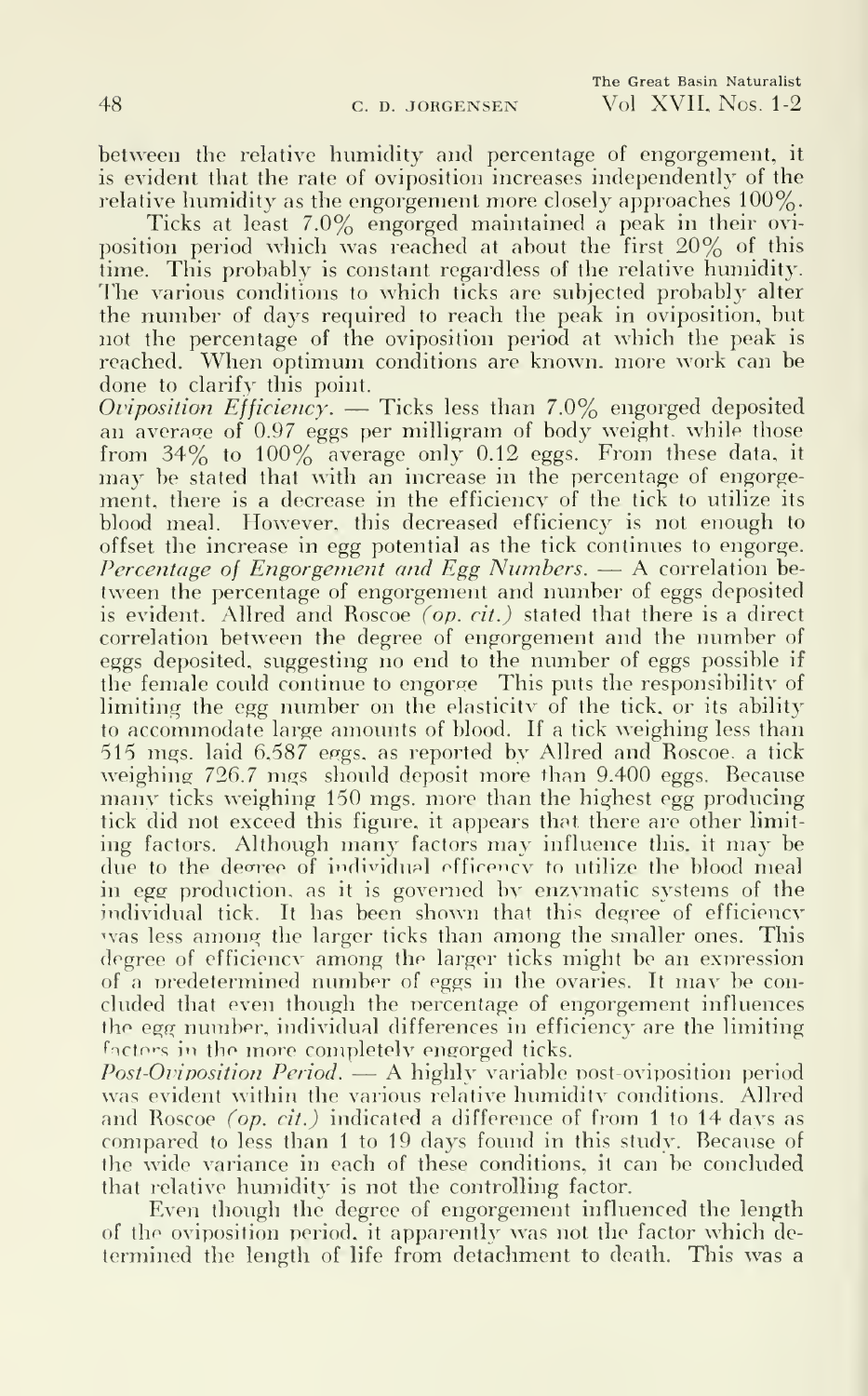combination of the pre-oviposition, oviposition, and post-oviposition period, their interrelationships, and the inter- and intra-relationships of factors which limit them.

Disposition of Eggs.  $-$  Engorged females follow the general pattern of most arthopods by seeking some degree of protection while de positing their eggs. In nature, ticks deposit their eggs in very shallow debris; however, even with this precaution there is a high mortality rate. The eggs are subjected to being washed away by rain, des sicated in dry seasons, and attacked by predators and parasites. However, since the debris is usually under brush, it furnishes the larval ticks with an excellent opportunity to locate their hosts.

Egg Size.  $\overline{E}$  The egg size was about the same as that reported by Allred and Roscoe  $\overline{(op. cit.)}$  except in no case were there any abnormally large eggs. The average size for all eggs measured was 0.47 mm. in length and 0.39 mm. in transverse diameter.

Incubation Period. — The factors limiting the incubation period might very well be a combination of the relative humidity as indi cated by Allred and Roscoe, (op. cit.) and the accumulated temperature as indicated by Hooker et. al. (op. cit.). Allred and Roscoe recorded an average of 32 days in 95% R.H. and 31 days in 81% R.H.,  $\hfill$ both of which are higher than the 28 days in 93% R.H. recorded in  $\qquad$ this study. Because the temperatures of Hooker et. al. were higher than those of Allred and Roscoe and those of this study, the average incubation period observed by Hooker et. al. was probably somewhat shorter.

### Summary

In this study, 250 jack rabbits. Lepus californicus deserticola Mearns, were collected and several hundred ticks of various degrees of engorgement were taken from them. The ticks were distributed in five different conditions of relative humidity: (1) 100% R.H.. (2)  $93\%$  R.H.. (3)  $81\%$  R.H., (4) moistened vermiculite, and (5) moistened sand. Approximatelv 400,000 eggs laid by 286 ticks were held at 93% R.H.

The pre-oviposition period ranged from 6 to 25 days with an average of 9.3 days. This period was influenced by the relative humidity and temperature, but the limiting factors lay within each individual tick. The oviposition period, which ranged from <sup>3</sup> to 25 days, was dependent upon the percentage of engorgement. The postoviposition period ranged from less than <sup>1</sup> to 19 days and was de pendent upon a combination of ah factors influencing the tick from its detachment to its death.

Ticks began ovipositing when as little as 4.5% engorged, but most of those that oviposited were at least  $11\%$  to  $15\%$  engorged.

The number of eggs deposited by <sup>a</sup> single tick ranged from 9 to 6,563. The largest engorged tick recorded weighed 726.7 mgs

The efficiency of the tick in egg production decreased from 0.97 to 0.12 eggs per milligram of total tick weight as the percentage of engorgement increased. The rate of oviposition increased as the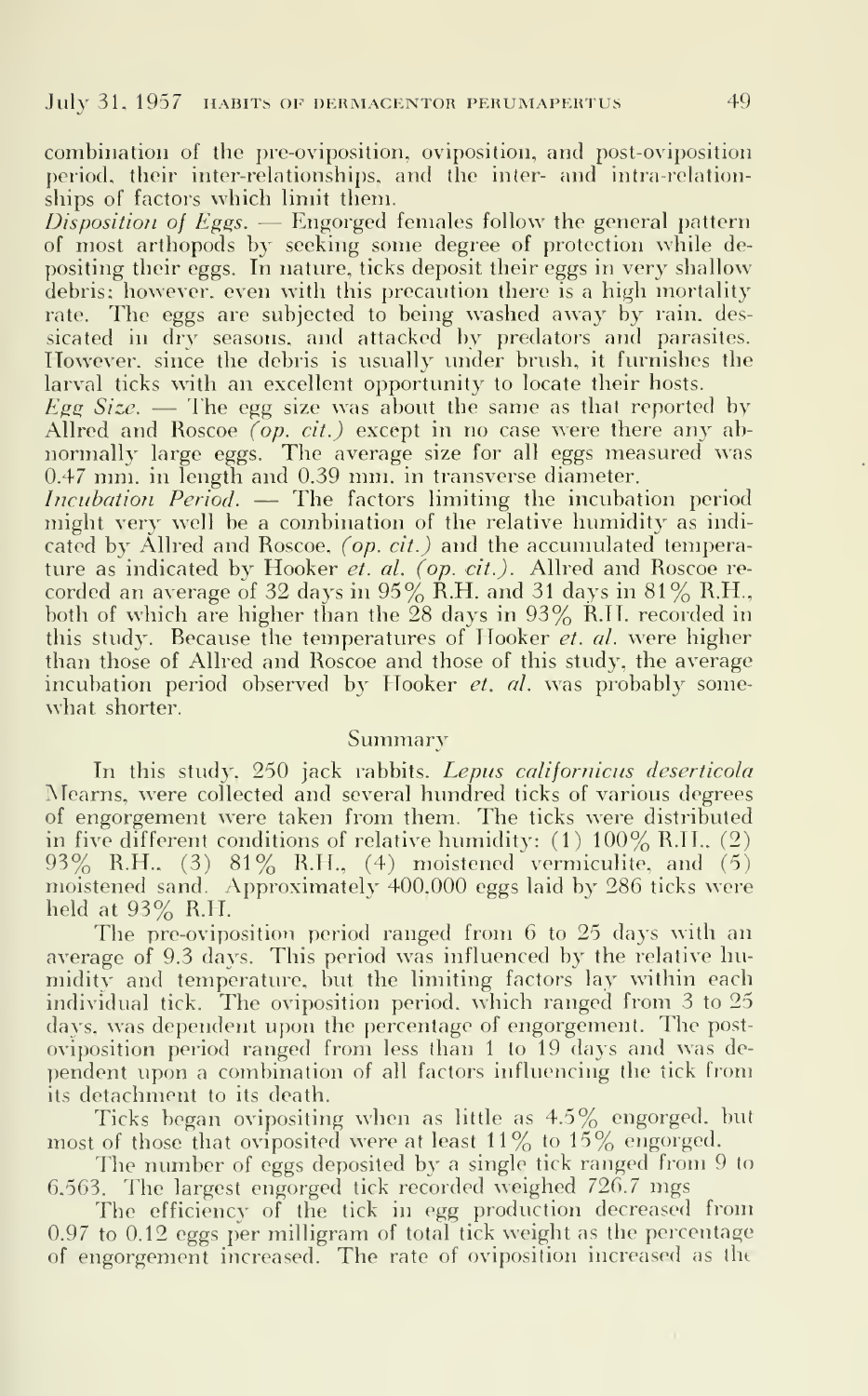percentage of engorgement increased. Ticks above 7.0% engorgement reached a peak in the oviposition period within the first  $20\%$ of the total time. Ticks below 7.0% engorgement had no peak.

There was a definite correlation between the percentage of en gorgement and number of eggs deposited by each tick. The number of eggs deposited by individual ticks was influenced by the percentage of engorgement but not controlled by it. Individual efficiency of each tick to utilize its blood meal in egg production was variable, but seemed to be the factor limiting egg numbers in the larger ticks.

Engorged females sought debris, usually under brush, and deposited their eggs less than one inch below the surface. The eggs were about 0.47 mm. in length and about 0.39 mm. in transverse di ameter The incubation period ranged from 19 to 35 days and was limited by a combination of the relative humidity and the accumulated temperature.

### References

- Allred, D. M., and Roscoe, E. J. 1955 Life history of the tick Dermacentor parumapertus in Utah. Jour. Parasitol. 42:516-522.
	- . Stagg, G. M., and Lavender, J. F. 1956. Experimental transmission of Pasteurella tularensis by the tick. Dermacentor parumapertus. Jour. Inf. Dis. 99:143-145.
- Arthur, D R. 1945 Hatching of the egg of *Ixodes ricinus* L. Nature (London) 156:538.
- Beck. D E. 1955. Distribution studies of parasitic arthropods in Utah determined as actual and potential vectors of Rocky Mountain spotted fever and plague with notes on vector-host relationships. Brigham Young Univ. Sci. Bull. 1:1-64.
	- , Barnum, A. H.. and Moore, L. 1953. Arthropod consorts found in the nests of *Neotoma cinerea acraia* (Ord) and Neotoma lepida lepida Thomas. Proc. Utah Acad. Sci., Arts and Tetters 30:43-52
- Coffey, M. C. 1954. A study of some Rocky Mountain spotted fever vectors and their hosts in Utah. Great Basin Naturalist 14:31- 37.
- Coolev. R. A. 1938. The Genera Dermacentor and Otocentor (Ivedidae) in the United States, with studies in variation. Nat Inst. Health Bull 171:49-54.
- Edmunds, L. F. 1951. A checklist of the ticks of Utah. Pan-Pacific Ent. 27:23-26
- Fremling, C, and Gastfriend, A. 1955. Seasonal abundance of the tick Dermacentor parumapertus. Ecology 36:162-163.
- Gastfriend, A. 1955. New host records for the immature stages of the tick Dermacentor parumapertus. Jour. Parasitol. 41:63-65.
- Hixon, H. 1932. The life history and habits of *Ixodes sculptus* Neumann (Ixodidae). Iowa State College Jour. Sci. 7:35-42.
- Hooker. W. A., Bishop. F. C. and Wood. IT. P. 1912. The life history and bionomics of some North American ticks. U.S. Dept. Agric.